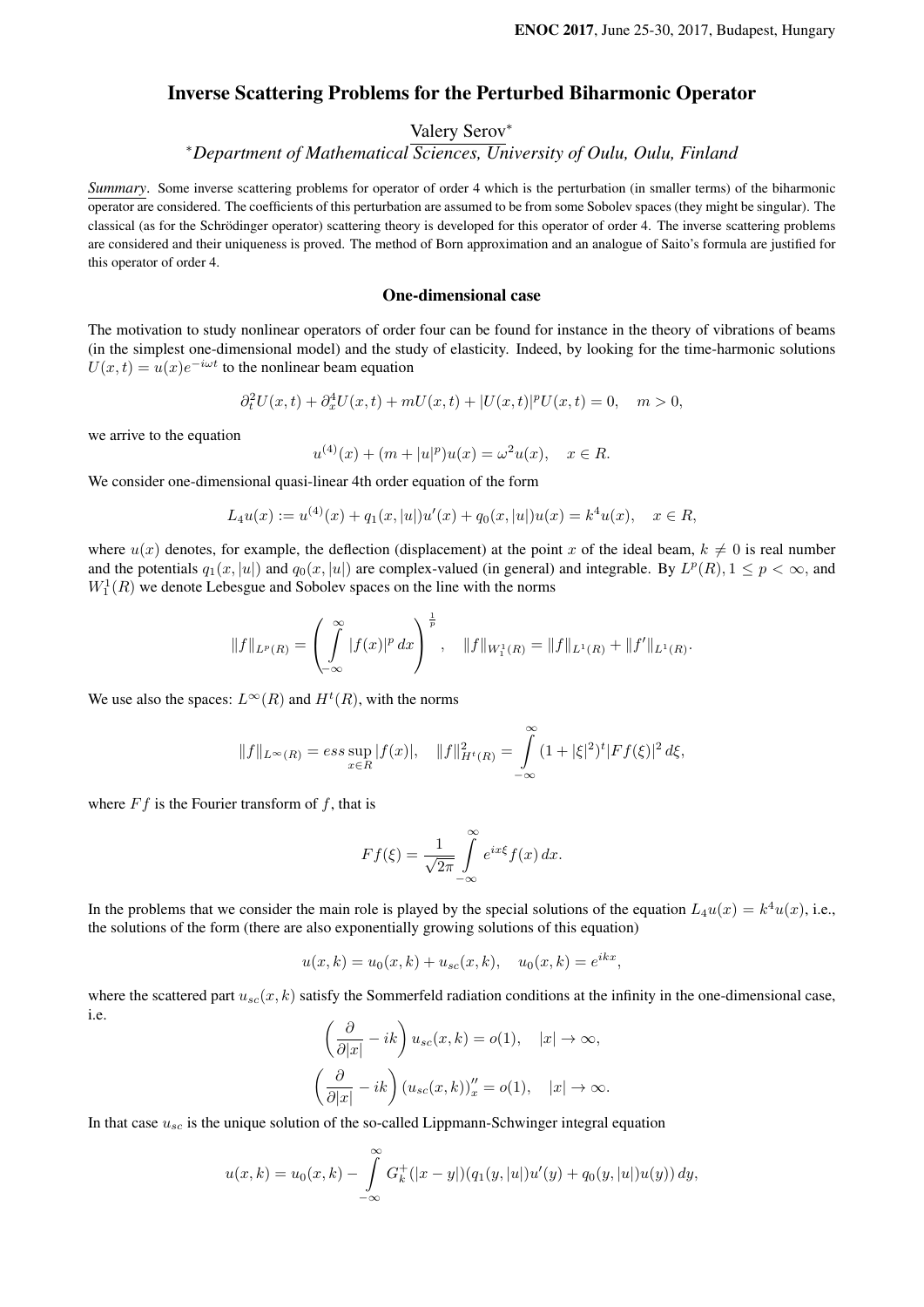where  $G_k^+$  is the outgoing fundamental solution of the one-dimensional Helmholtz operator  $\frac{d^4}{dx^4} - k^4$ . i.e., the kernel of the integral operator

$$
\left(\frac{d^4}{dx^4} - k^4 - i0\right)^{-1} = \frac{1}{2k^2} \left( \left(-\frac{d^2}{dx^2} - k^2 - i0\right)^{-1} - \left(-\frac{d^2}{dx^2} + k^2\right)^{-1} \right).
$$

This function  $G_k^+(x)$  is equal to

$$
G_k^+(|x|) = \frac{ie^{i|k||x|} - e^{-|k||x|}}{4|k|^3}.
$$

The first and second derivatives of  $G_k^+$  with respect to x can be calculated as

$$
(G_k^+(|x|))_x' = \frac{-e^{i|k||x|} + e^{-|k||x|}}{4k^2} sign(x), \quad x \neq 0,
$$
  

$$
(G_k^+(|x|))_x'' = -\frac{ie^{i|k||x|} + e^{-|k||x|}}{4|k|}, \quad x \neq 0,
$$

It can be easily checked also that  $G_k^+$  satisfies for any  $k > 0$  the one-dimensional Sommerfeld radiation conditions at the infinity in the form

$$
\left(\frac{\partial}{\partial |x|} - ik\right) G_k^+(|x|) = o(1), \quad |x| \to \infty,
$$

$$
\left(\frac{\partial}{\partial |x|} - ik\right) \left(G_k^+(|x|)\right)_x' = o(1), \quad |x| \to \infty.
$$

This function  $G_k^+(x)$  and its derivatives satisfy also the following uniform estimates

$$
|G^+_k(|x|)|\leq \frac{1}{2|k|^3},\quad |(G^+_k(|x|))'_x|\leq \frac{1}{2k^2},\quad |(G^+_k(|x|))''_x|\leq \frac{1}{2|k|}.
$$

Using these estimates for  $G_k^+$  we prove that for  $|k|$  large there is a unique solution of the Lippmann-Schwinger equation and this solution satisfies the estimates

$$
||u - u_0||_{L^{\infty}(R)} \le \frac{c_0}{|k|^2}
$$
,  $||u' - iku_0||_{L^{\infty}(R)} \le \frac{c_0}{|k|}$ ,  $u_0 = e^{ikx}$ ,

uniformly in  $|k| \ge c_0$  with  $c_0 > 0$  depending on the norms of  $q_1$  and  $q_0$ , and admits the following asymptotical representations:

$$
u(x,k) = a(k)e^{ikx} + o(1), \quad u(x,k) = e^{ikx} + b(k)e^{-ikx} + o(1), \quad x \to \pm \infty,
$$

respectively, where the coefficients  $a(k)$  and  $b(k)$  are defined as

$$
a(k) = 1 - \frac{i}{4k^3} \int_{-\infty}^{\infty} e^{-iky} (q_1(y, |u|)u'(y) + q_0(y, |u|)u(y)) dy,
$$
  

$$
b(k) = -\frac{i}{4k^3} \int_{-\infty}^{\infty} e^{iky} (q_1(y, |u|)u'(y) + q_0(y, |u|)u(y)) dy
$$

and they are called the "transmission" and the "reflection" coefficients, respectively. Defining the solution  $u(x, k)$  for negative k as  $u(x, k) := \overline{u(x, -k)}$  we obtain that  $a(k) = \overline{a(-k)}$  and  $b(k) = \overline{b(-k)}$  for negative k. And we put  $b(k) = 0$  for  $|k| < 2c_0$ . Hence, we have well-defined the reflection coefficient  $b(k)$  for all  $k \in R$ . The inverse problem that considered here is to extract some information about the potentials  $q_0$  and  $q_1$  from the knowledge of the reflection coefficient  $b(k)$  for |k| arbitrary large.

The properties of  $u(x, k)$  allow us to conclude that for  $k \to +\infty$ 

$$
b(k) \approx -\frac{i\sqrt{2\pi}}{4k^3} F(\beta)(2k),
$$

where  $\beta(y) = -\frac{1}{2}q'_1(y,1) + q_0(y,1)$ . This asymptotic leads to the direct scattering Born approximation  $u_B$  and to the inverse scattering Born approximation  $q_B$ , respectively

$$
u_B(x,k) = e^{ikx} - \frac{i\sqrt{2\pi}}{4k^3} F(\beta)(2k) e^{-ikx},
$$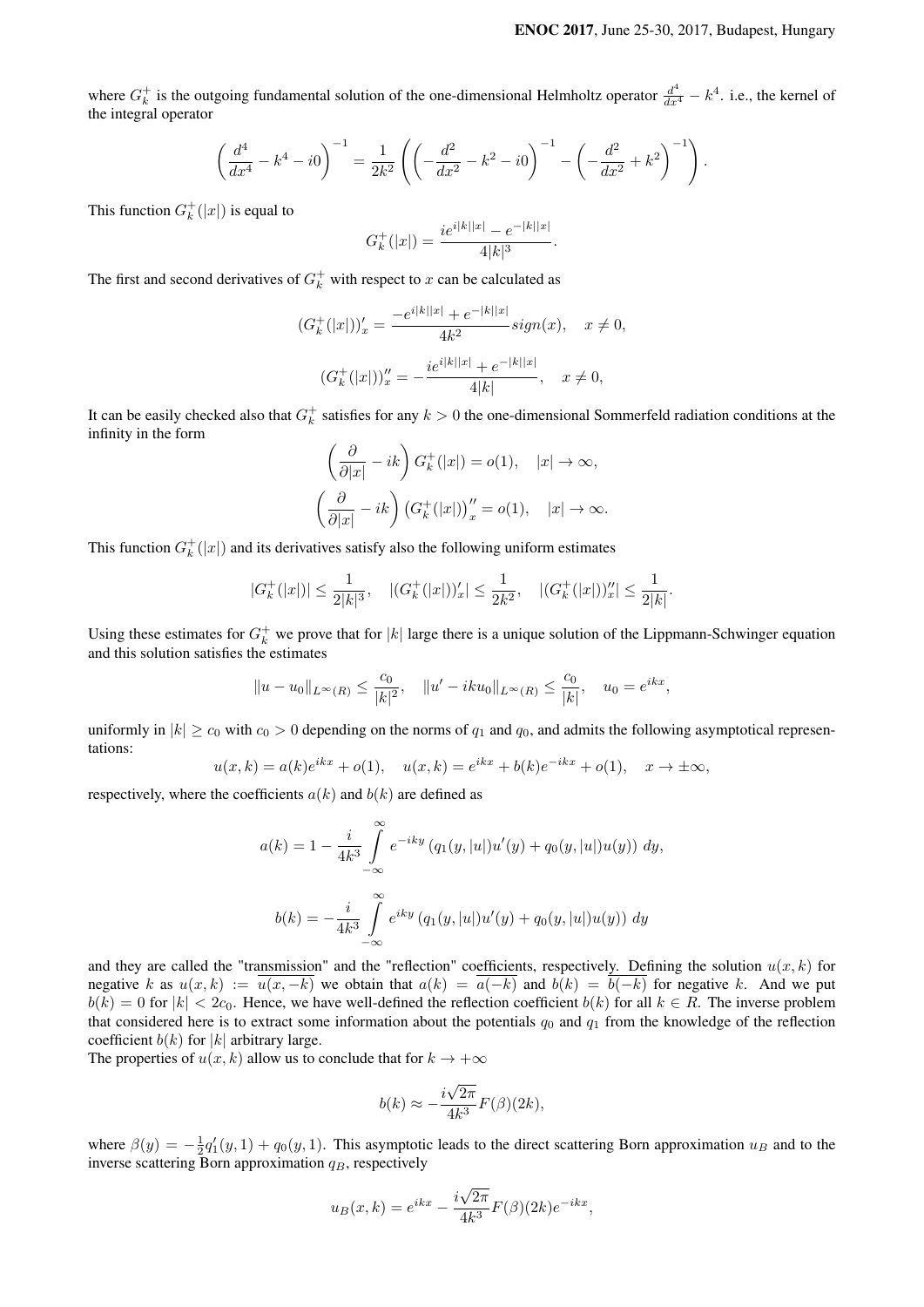i.e., we may substitute our scattering solution by this formula which includes only the potential  $\beta$ . The asymptotical representations for  $u(x, k)$  for large x can be considered as the analog of the one-dimensional Sommerfeld radiation condition for this operator of order 4. But what is more important, the asymptotic of  $u(x, k)$  (or of the reflection coefficient  $b(k)$ ) for large k justifies the following definition which plays the crucial role in the inverse scattering problem. The inverse scattering Born approximation  $q_B(x)$  of the potential  $\beta$  is defined by

$$
q_B(x) := F^{-1}\left(\frac{i}{2\sqrt{2\pi}}k^3b\left(\frac{k}{2}\right)\right),\,
$$

where  $F^{-1}$  denotes the inverse Fourier transform on the line and the equality is considered in the sense of tempered distributions.

Denoting  $h_1(x) := q_1(x, 1)$  and  $h_0(x) := q_0(x, 1)$  we assume some additional smoothness conditions for  $q_1$  and  $q_0$ . Suppose that the following representations hold

$$
q_0(x, 1+s) = h_0(x) + q_0^*(x, s_0^*)s, \quad q_1(x, 1+s) = h_1(x) + q_1^*(x, 1)s + q_1^*(x, s_1^{**})\frac{s^2}{2},
$$

where  $|s_0^*|, |s_1^*| < |s|, h_1 \in W_1^1(R), q_1^* \in L^1(R) \cap L^p(R)$  for some  $p > 1$ , and  $q_0^*$  and  $q_1^*$  belong to  $L^1(R)$  in x uniformly in  $s, |s| < s_0$ , for some  $0 < s_0 < 1$ .

The following result is valid: Under the smoothness conditions for  $q_0$  and  $q_1$  mentioned above the inverse scattering Born approximation  $q_B$  admits the representation

$$
q_B(x) = \Re(\beta)(x) + \frac{1}{\pi}p.v.\int_{-\infty}^{\infty} \frac{\Im(\beta)(y)}{x-y} dy \pmod{C_0(R)},
$$

where  $C_0(R)$  denotes the space of all continuous functions that vanish at the infinity. If the potentials  $q_1$  and  $q_0$  are real-valued functions then this result says that

$$
q_B(x) - \beta(x) \in C_0(R),
$$

that is, all singularities and jumps of the function  $-\frac{1}{2}q'_1(x,1) + q_0(x,1)$  can be uniquely determined by the inverse scattering Born approximation with very limited data - we need to know the reflection coefficient (among other four coefficients) only for the value of the spectral parameter  $k$  which is arbitrary large.

One more example came from the nonlinear optics. Let us assume that  $q_1 \equiv 0$  and  $q_0$  corresponds to the cubic-quintic type of nonlinearity, that is  $q_0(x,|u|)=p_1(x)|u|^2+p_2(x)|u|^4$ , where  $p_1(x)$  and  $p_2(x)$  are unknown functions which are equal to the unknown constants  $p_1$  and  $p_2$  on the unknown interval  $[a, b]$  and zero outside of this interval. Then the main result gives us that using inverse scattering Born approximation we may reconstruct this unknown interval  $[a, b]$  and the sum  $p_1 + p_2$  of these unknown constants  $p_1$  and  $p_2$ .

### Three-dimensional case

Concerning the scattering theory in three dimensions we have the following. The motivation to study operators of higher order (bigger than 2) appears for example in the study of elasticity and the theory of vibrations of beams. As a concrete example, the beam equation

$$
\partial_t^2 U(x,t) + \Delta^2 U(x,t) + mU(x,t) = 0
$$

under time-harmonic assumption  $U(x,t) = u(x)e^{-i\omega t}$  results in the equation

$$
\Delta u(x) + mu(x) = \omega^2 u(x), \quad x \in \mathbb{R}^3
$$

.

Other examples of biharmonic problems include hinged plate configuration, described by equations of the form

$$
\Delta^2 u(x) = f(x), \quad x \in \Omega, \quad u(x) = \Delta u(x) = 0, \quad x \in \partial \Omega
$$

with the so-called Navier boundary conditions. We consider the operator of order 4 in the form

$$
L_4u(x) := \Delta^2 u(x) + 2i\vec{W}(x)\nabla u(x) + i(\nabla \vec{W})u(x) + V(x)u(x), \quad x \in \mathbb{R}^3,
$$

with real-valued functions  $\vec{W}$  and V. Our basic assumptions for the coefficients are:

$$
\vec{W}(x) \in W_{p,\sigma}^1(R^3), \quad V(x) \in L^p_{\sigma}(R^3), \quad 3 < p \le \infty, \quad \sigma > \frac{3}{p'}, \quad \frac{1}{p} + \frac{1}{p'} = 1,
$$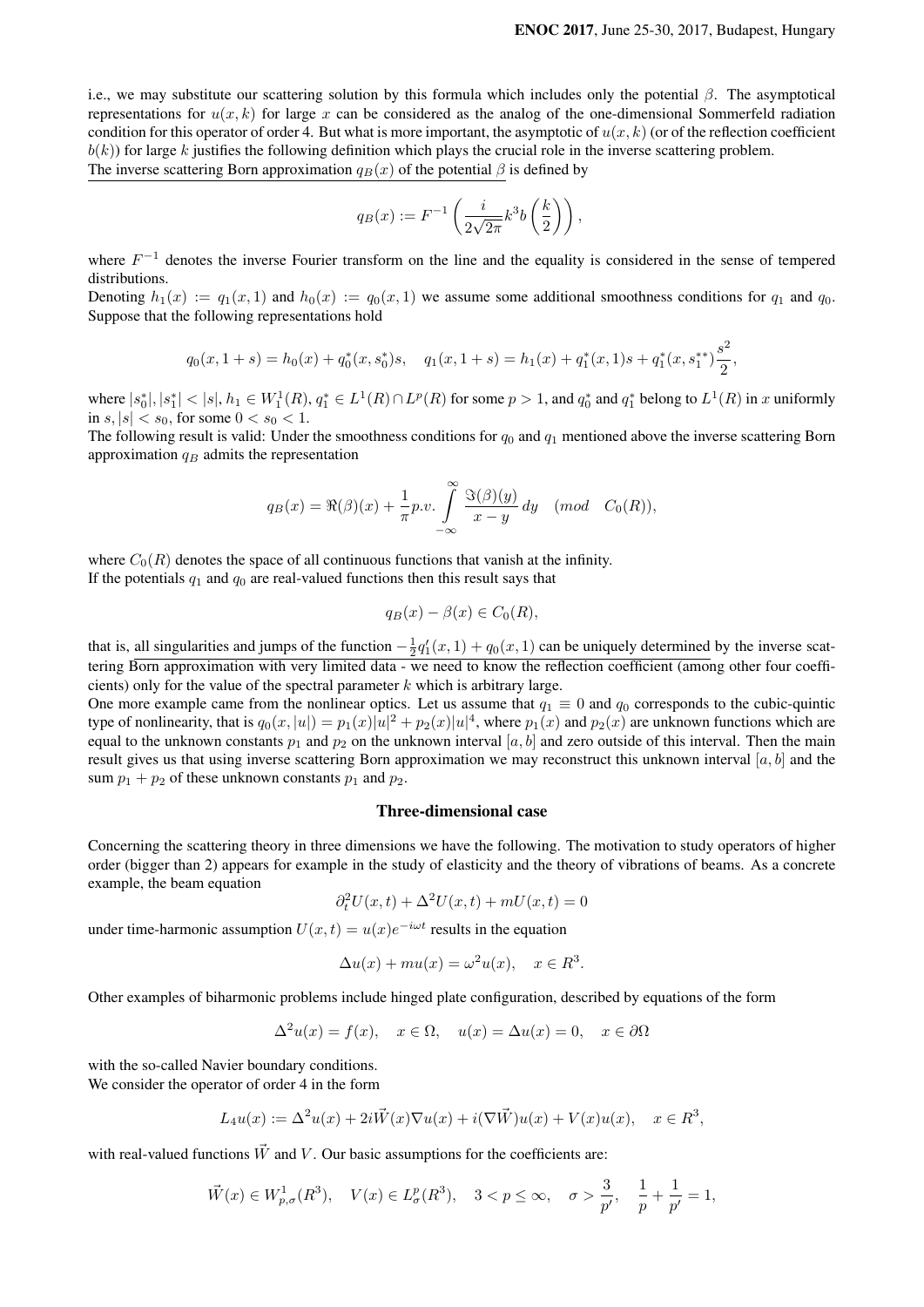where the weighted Lebesgue space  $L^p_{\sigma}(R^3)$  is defined by the norm

$$
||f||_{L^p_{\sigma}(R^3)} := \left(\int_{R^3} (1+|x|)^{\sigma p} |f(x)|^p dx\right)^{\frac{1}{p}}
$$

and the Sobolev space is defined by  $W_{p,\sigma}^1(R^3) := \{f \in L^p_\sigma(R^3) | \nabla f \in L^p_\sigma(R^3)\}$ . And by  $H^s(R^3)$  we denote  $L^2$ –based Sobolev spaces with the smoothness index  $s \geq 0$  defined by the norm

$$
||f||_{H^s(R^3)} := \left(\int_{R^3} (1+|\xi|^2)^s |Ff(\xi)|^2 d\xi\right)^{\frac{1}{2}},
$$

where  $F$  denotes the three-dimensional Fourier transform

$$
Ff(\xi) = \int\limits_{R^3} e^{i(x,\xi)} f(x) \, dx,
$$

and the weighted Sobolev space  $H^s_\delta(R^3), s \ge 0$ , we define by  $H^s_\delta(R^3) := \{ f \in L^2(R^3) | (1+x^2)^\delta f \in H^s(R^3) \}.$ 

The operator  $L_4$  with these coefficients is symmetric in  $L^2(R^3)$ , semi-bounded from below and therefore has Friedrichs self-adjoint extension with domain  $H^4(R^3)$ . We are looking for the scattering solutions of this equation in the form (the same as in one-dimensional case)

$$
u(x, k, \theta) = e^{ik(x, \theta)} + u_{sc}(x, k, \theta),
$$

where  $\theta \in S^2$  is the angle of the incident wave, and  $u_{sc}(x, k, \theta)$  satisfies the Sommerfeld radiation conditions at the infinity

$$
\left(\frac{\partial}{\partial |x|} - ik\right) u_{sc}(x, k, \theta) = o\left(\frac{1}{|x|}\right), \quad |x| \to \infty,
$$

$$
\left(\frac{\partial}{\partial |x|} - ik\right) \Delta u_{sc}(x, k, \theta) = o\left(\frac{1}{|x|}\right), \quad |x| \to \infty.
$$

These scattering solutions are the unique solutions of the analogue of Lippmann-Schwinger equation for 4th order operator

$$
u(x,k,\theta) = e^{ik(x,\theta)} - \int\limits_{R^3} G_k^+(|x-y|) \left(2i\vec{W}(y)\nabla u(y) + \tilde{V}(y)u(y)\right) dy,
$$

where  $\tilde{V} = i \nabla \vec{W} + V$  and the outgoing fundamental solution of three-dimensional operator  $\Delta^2 - k^4$  is equal to

$$
G_k^+(|x|) = \frac{e^{i|k||x|} - e^{-|k||x|}}{8\pi |x|k^2}.
$$

Under the above conditions for  $\vec{W}$  and V for  $k > 0$  large enough there exists a unique solution  $u = u_0 + u_{sc}$ ,  $u_0(x, k, \theta) =$  $e^{ik(x,\theta)}$ , of this integral equation such that  $u_{sc} = u_{sc}(x, k, \theta)$  belongs to the weighted Sobolev space  $H^1_{-\frac{\sigma}{2}}(R^3)$  and it can be obtained as the series of iterations

$$
u_{sc}(x,k,\theta) = \sum_{j=0}^{\infty} L_k^{j+1} u_0(x,k,\theta),
$$

where  $L_k$  denotes the integral operator

$$
L_k f(x) = -\int\limits_{R^3} G_k^+(|x-y|) \left(2i\vec{W}(y)\nabla f(y) + \tilde{V}(y)f(y)\right) dy.
$$

Moreover, the following estimate holds

$$
||u_{sc}||_{H_{-\frac{\sigma}{2}}^1(R^3)} \leq \frac{C}{k}, \quad k \geq k_0 > 0,
$$

with  $k_0$  large enough and with constant  $C > 0$  which depends only on the corresponding norms of  $\vec{W}$  and V. This function  $u_{sc}$  actually belongs to the space  $H_{-\frac{\sigma}{2}}^2(R^3)$  with uniformly bounded in  $k \ge k_0$  norm in this space. The conditions for  $\vec{W}$  and V allow us to obtain the following asymptotical as  $|x| \to \infty$  representation ( $k \geq k_0$  and fixed):

$$
u(x,k,\theta) = e^{ik(x,\theta)} - \frac{e^{ik|x|}}{8\pi|x|} A(k,\theta,\theta') + o\left(\frac{1}{|x|}\right), \quad |x| \to \infty,
$$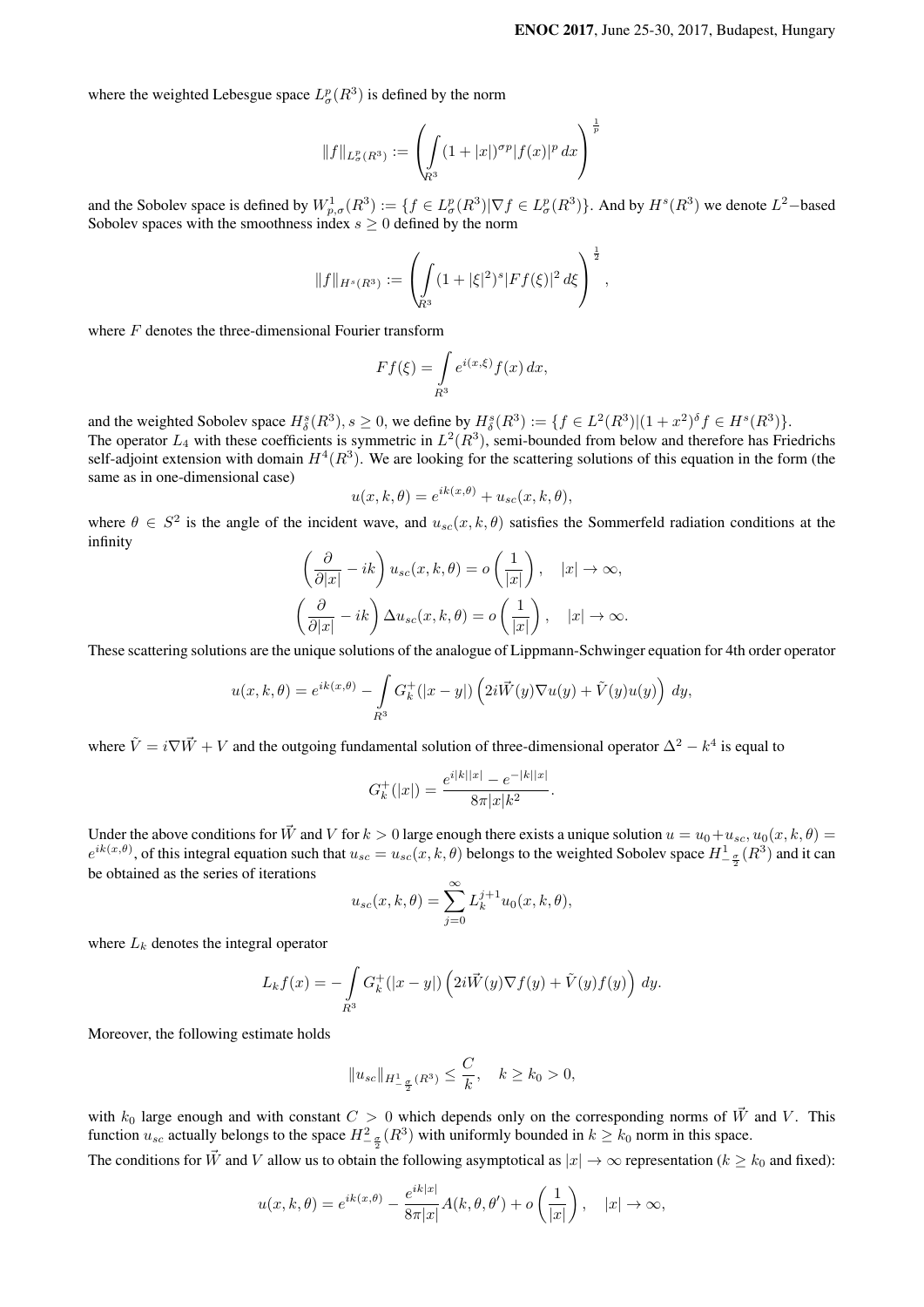where  $\theta' = \frac{x}{|x|}$  is the angle of observation. Here the function  $A(k, \theta, \theta')$  is called the scattering amplitude and is defined by

$$
A(k, \theta, \theta') = \frac{1}{k^2} \int_{R^3} e^{-ik(y, \theta')} \left( 2i \vec{W}(y) \nabla u(y, k, \theta) + \tilde{V}(y) u(y, k, \theta) \right) dy.
$$

The conditions for the coefficients  $\vec{W}$  and V guarantee that this function  $A(k, \theta, \theta')$  is continuous and bounded with respect to all its arguments  $k, \theta, \theta'$ . And this function  $A(k, \theta, \theta')$  gives us the data for the inverse scattering problems. The first result is the analogue of Saito's formula for 4th order operator.

If  $\vec{W} \in W_{p,\delta}^1(R^3)$  and  $V \in L^p_{\delta}(R^3)$  where  $3 < p \le \infty$  and  $\delta > 3 - \frac{3}{p}$ , then the limit

$$
\lim_{k \to +\infty} k^4 \int_{S^2 \times S^2} e^{-ik(\theta - \theta', x)} A(k, \theta, \theta') d\theta d\theta' = 8\pi^2 \int_{R^3} \frac{V(y)}{|x - y|^2} dy
$$

holds uniformly in  $x \in R^3$ .

An important consequence of Saito's formula is the following uniqueness result for the inverse scattering problem with full data.

Let  $\vec{W}_1, V_1$  and  $\vec{W}_2, V_2$  be as before. If the corresponding scattering amplitudes  $A_1(k, \theta, \theta')$  and  $A_2(k, \theta, \theta')$  coincide for some sequence  $k_j \to +\infty$  and for all angles  $\theta, \theta' \in S^2$  then the coefficients  $V_1$  and  $V_2$  are equal a.e. Even more is true under the same assumptions as in Saito's formula we have the following representation

$$
V(x) = \frac{1}{16\pi^4} \lim_{k \to +\infty} k^4 \int_{S^2 \times S^2} e^{-ik(\theta - \theta', x)} A(k, \theta, \theta') |\theta - \theta'| d\theta d\theta'
$$

that must be understood in the sense of tempered distributions.

As a different data for the reconstruction of unknown potential  $V(x)$  (the function  $\vec{W}$  in the operator  $L_4$  might be arbitrary from the space  $W_{p,\sigma}^1(R^3)$  in that case) we consider the kernel  $G_p(x,y,k)$  of the integral operator  $(L_4-k^4-i0)^{-1}$  which can be obtained as the solution of the integral equation

$$
G_p(x,y,k)=G_k^+(x,y,k)-\int\limits_{R^3}G_k^+(x,z,k)\left(2i\vec{W}(z)\nabla_zG_p(z,y,k)+\tilde{V}(z)G_p(z,y,k)\right)\,dz.
$$

The solvability of this equation can be obtained by the same manner as the solvability of the Lippmann-Schwinger equation for the scattering solutions. As the result, we have that

$$
\|(L_4 - k^4 - i0)^{-1}f\|_{H_{-\frac{\sigma}{2}}^1(R^3)} \le \frac{C}{k^2} \|f\|_{L_{\frac{\sigma}{2}}^2(R^3)}, \quad k \ge k_0 > 0,
$$

where  $\sigma$  is as before. This fact implies that  $G_p(x, y, k)$  has the same estimates as  $G_k^+(x, y, k)$  since it can be obtained as the series of iterations of  $G_k^+$ . More precisely, the following uniform estimate (with respect to  $x, y \in R^3$  and  $k \ge k_0 > 0$ with  $k_0$  large enough) holds

$$
|G_p(x, y, k) - G_k^+(x - y|)| \le \frac{C}{k^3}.
$$

The knowledge of the function  $G_p(x, y, k)$  for large values of k and the fact that this function solves the corresponding integral equation allow us to calculate at every (fixed) point  $\xi$  the Fourier transform of V by the formula

$$
F(V)(\xi) = \lim_{x,y \to \infty, k \to +\infty} 64\pi^2 k^4 |x||y| e^{-ik(|x|+|y|)} \left( G_k^+(|x-y|) - G_p(x,y,k) \right),
$$

where  $\xi = -k\left(\frac{x}{|x|} + \frac{y}{|y|}\right)$  (fixed) and where F denotes the three-dimensional Fourier transform. Here we assumed that either  $\vec{W}$  and V have compact support or have some special behavior at the infinity like  $O(|x|^{-\mu})$  with some  $\mu > 3$ . This result implies one more uniqueness result in the inverse scattering problem. Namely, if  $G_p^{(1)}(x,y,k)$  and  $G_p^{(2)}(x,y,k)$  are two different kernels which correspond to two different pairs of the coefficients  $\vec{W}_1,V_1$  and  $\vec{W}_2,V_2,$  and if  $G^{(1)}_p(x,y,k)$   $=$  $G_p^{(2)}(x, y, k)$  for all  $x, y, k \to \infty$ , then  $V_1(x) = V_2(x)$  a.e.

Our next steps are devoted to the considerations of the direct and inverse scattering Born approximation. Substituting  $u = u_0 + u_{sc}$  into the scattering amplitude A gives that

$$
A(k, \theta, \theta') = \frac{1}{k^2} \int_{R^3} e^{-ik(y, \theta')} \left( 2i\vec{W}(y) \nabla u_0(y, k, \theta) + \tilde{V}(y) u_0(y, k, \theta) \right) dy +
$$
  
+ 
$$
\frac{1}{k^2} \int_{R^3} e^{-ik(y, \theta')} \left( 2i\vec{W}(y) \nabla u_{sc}(y, k, \theta) + \tilde{V}(y) u_{sc}(y, k, \theta) \right) dy =: A_B(k, \theta, \theta') + R(k, \theta, \theta').
$$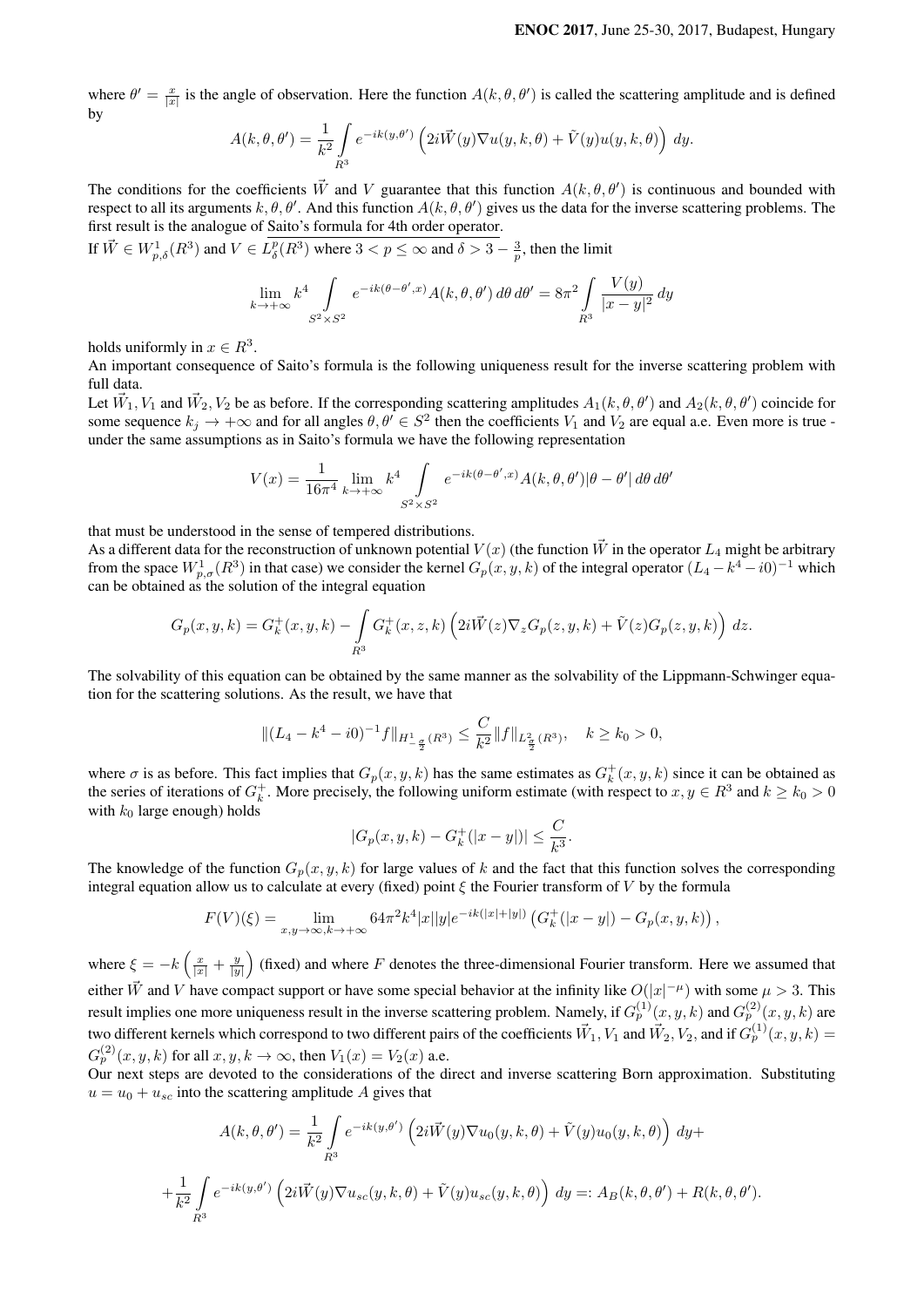The function  $A_B(k, \theta, \theta')$  is called the direct Born approximation. It can be easily checked that  $A_B(k, \theta, \theta')$  is actually equal to

$$
A_B(k, \theta, \theta') = -\frac{2\theta}{k} F(\vec{W}) (k(\theta - \theta')) + \frac{1}{k^2} F(i \nabla \vec{W} + V)(k(\theta - \theta')) =
$$
  
= 
$$
-\frac{\theta + \theta'}{k} F(\vec{W}) (k(\theta - \theta')) + \frac{1}{k^2} F(V)(k(\theta - \theta')),
$$

and the rest term  $R(k, \theta, \theta')$  might be estimated appropriately.

The direct Born approximation can solve (somehow) the problem of reconstruction unknown coefficients V and  $\vec{W}$  in the following sense.

Let  $\xi \neq 0$  be an arbitrary vector from  $R^3$  and let  $\omega$  be the unit vector that is orthogonal to  $\xi$ . Let also  $k > 0$  be so that  $\xi^2 \leq 4k^2$ . If we chose  $\theta$  and  $\theta'$  such that

$$
\theta = \frac{\xi}{2k} + \frac{\omega}{2k} \sqrt{4k^2 - \xi^2}, \quad \theta' = -\frac{\xi}{2k} + \frac{\omega}{2k} \sqrt{4k^2 - \xi^2}
$$

then  $\theta, \theta' \in S^2, \xi = k(\theta - \theta')$  and

$$
F(V)(\xi) = \frac{k^2}{2} \left( A_B(k, \theta, \theta') + A_B(k, -\theta', -\theta) \right),
$$
  

$$
\sqrt{4k^2 - \xi^2} (F(\vec{W})(\xi), \omega)_{R^3} = \frac{k^2}{2} \left( A_B(k, \theta, \theta') - A_B(k, -\theta', -\theta) \right).
$$

These equations give us clearly solution for V and  $curl \vec{W}$ .

Our next main interest (with respect to real inverse problems) concerns to the particular case  $\theta' = -\theta$ . This case leads to the so-called direct backscattering Born approximation, i.e.

$$
A_B^b(k, \theta, -\theta) = \frac{1}{k^2} F(V)(2k\theta), \quad A(k, \theta, -\theta) \approx \frac{1}{k^2} F(V)(2k\theta).
$$

This direct approximation justifies the following inverse backscattering Born approximation. The inverse backscattering Born approximation  $V_B^b(x)$  in the operator  $L_4$  is defined as

$$
V_B^b(x) = \frac{1}{(2\pi)^3} \int_0^\infty k^4 \, dk \int_{S^2} e^{-ik(x,\theta)} A\left(\frac{k}{2}, \theta, -\theta\right) \, d\theta,
$$

where the equality is understood in the sense of tempered distributions. Due to this definition and the definition of the scattering amplitude we may conclude that

$$
V_B^b(x) = V(x) + V_1(x) + V_{rest}(x),
$$

where the quadratic form  $V_1(x)$  (first nonlinear term in the inverse backscattering Born approximation) can be calculated precisely and it is equal to

$$
V_1(x) = -\frac{4}{(2\pi)^3} F_{\xi \to x}^{-1} \left( \int_{R^3} \frac{F(\overline{\tilde{V}})(\xi - \eta) F(\tilde{V})(\eta)}{\xi^2 (\eta^2 - (\eta, \xi) - i0) (\eta^2 - (\eta, \xi) + \frac{\xi^2}{2})} d\eta \right) +
$$
  
+ 
$$
\frac{1}{(2\pi)^3} F_{\xi \to x}^{-1} \left( \int_{R^3} \frac{\xi F(\vec{W})(\xi - \eta)(\xi + \eta) F(\vec{W})(\eta)}{\xi^2 (\eta^2 - (\eta, \xi) - i0) (\eta^2 - (\eta, \xi) + \frac{\xi^2}{2})} d\eta \right).
$$

Here  $F^{-1}$  denotes the inverse Fourier transform in  $R^3$  and  $\tilde{V}$  is the complex conjugate of  $\tilde{V} = i \nabla \vec{W} + V$ . This precise formula for  $V_1$  and the mentioned above conditions for the coefficients V and  $\vec{W}$  of the operator  $L_4$  allow us to prove that  $V_1$  (as a function of x) is actually continuous function. Concerning the rest term  $V_{rest}$  using the estimates for  $u_{sc}$  we obtain that it belongs to the Sobolev space  $H^t(R^3)$  with any  $t < \frac{3}{2}$ . Thus, we have that

$$
V_B^b(x) - V(x) \in H_{loc}^t(R^3), \quad t < \frac{3}{2},
$$

i.e., this difference belong to the "smoother" space than  $L^p$ . This fact means that using the inverse backscattering Born approximation  $V_B^b(x)$  we can reconstruct all local singularities from  $L^p(R^3)$  of the unknown potential  $V(x)$  (we note that  $\overline{W}(x)$  is continuos by the assumptions) for any  $3 < p < \infty$ .